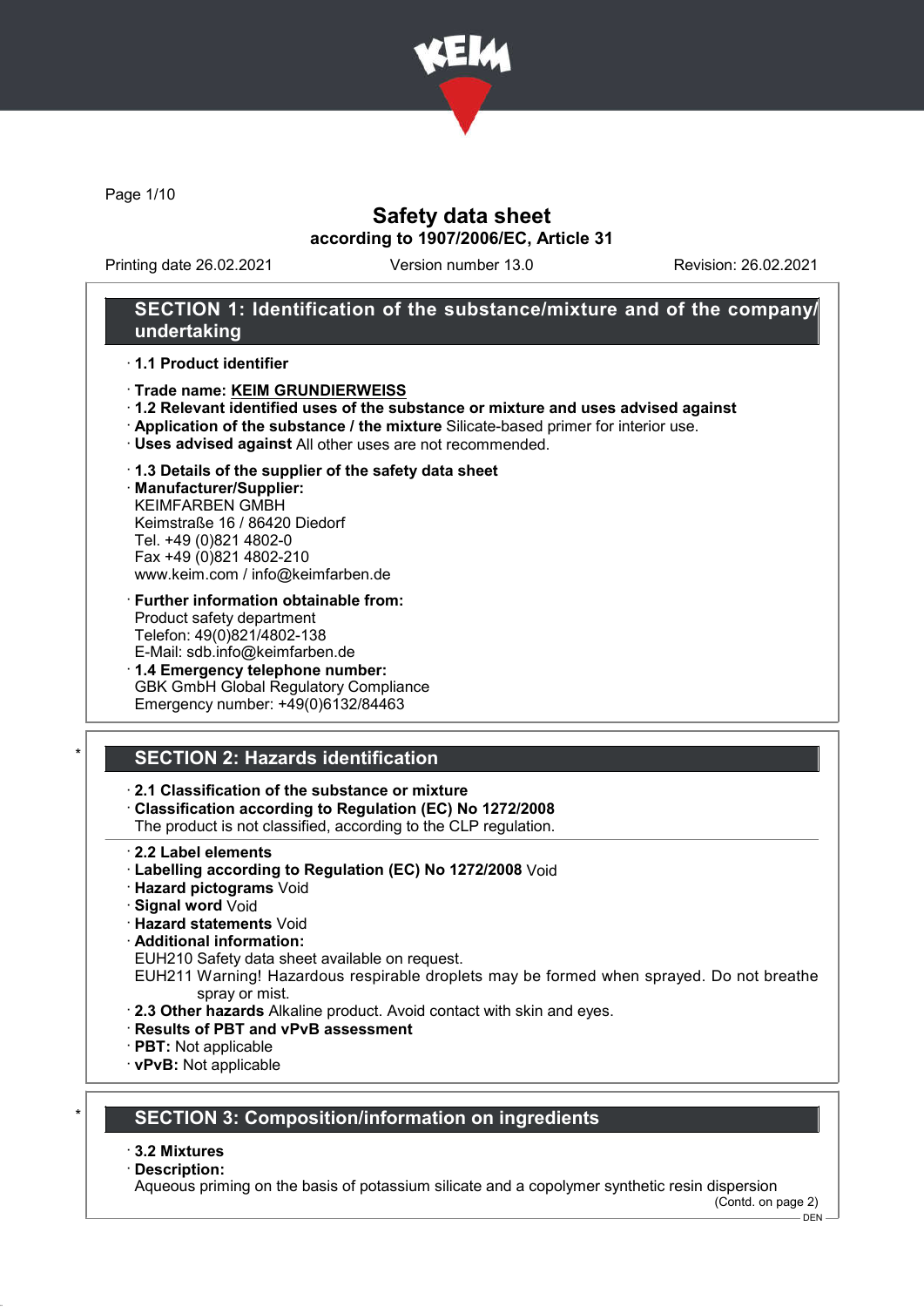

Page 2/10

# Safety data sheet according to 1907/2006/EC, Article 31

Printing date 26.02.2021 Version number 13.0 Revision: 26.02.2021

#### Trade name: KEIM GRUNDIERWEISS

| CAS: 13463-67-7<br>EINECS: 236-675-5                                             | titanium dioxide [in powder form containing 1 % or more]<br>of particles with aerodynamic diameter $\leq 10 \ \mu m$ ]                                                             | 10-25%    |
|----------------------------------------------------------------------------------|------------------------------------------------------------------------------------------------------------------------------------------------------------------------------------|-----------|
| Index number: 022-006-00-2<br>Reg.nr.: 01-2119486799-10-<br><b>XXXX</b>          | <b>◆ Carc. 2, H351</b>                                                                                                                                                             |           |
| CAS: 1312-76-1<br>EINECS: 215-199-1<br>Reg.nr.: 01-2119456888-17-<br><b>XXXX</b> | Silicic acid, potassium salt<br>Skin Irrit. 2, H315; Eye Irrit. 2, H319<br>Specific concentration limits:<br>Skin Irrit. 2; H315: $C \ge 40$ %<br>Eye Irrit. 2; H319: $C \ge 40$ % | $< 2.5\%$ |

### SECTION 4: First aid measures

- · 4.1 Description of first aid measures
- · General information:
- No special measures required.
- When seeing the doctor we suggest to present this safety data sheet.
- · After inhalation: Supply fresh air; consult doctor in case of complaints.
- · After skin contact:
- Immediately wash with water and soap and rinse thoroughly.
- Do not use solvents or thinners.
- If skin irritation continues, consult a doctor.
- · After eye contact:
- Rinse opened eye for several minutes under running water. Then consult a doctor.
- · After swallowing:
- Rinse mouth and throat well with water.
- Do not induce vomiting; call for medical help immediately.
- · 4.2 Most important symptoms and effects, both acute and delayed No further relevant information available.
- · 4.3 Indication of any immediate medical attention and special treatment needed No further relevant information available.

# SECTION 5: Firefighting measures

- · 5.1 Extinguishing media · Suitable extinguishing agents: Product itself does not burn. Co-ordinate fire-fighting measures to the fire surroundings. · 5.2 Special hazards arising from the substance or mixture In case of fire, the following can be released: carbon oxide (COx) acrylic monomers · 5.3 Advice for firefighters · Specila protective equipment: Wear self-contained respiratory protective device.
	-

(Contd. on page 3)

 $-$  DEN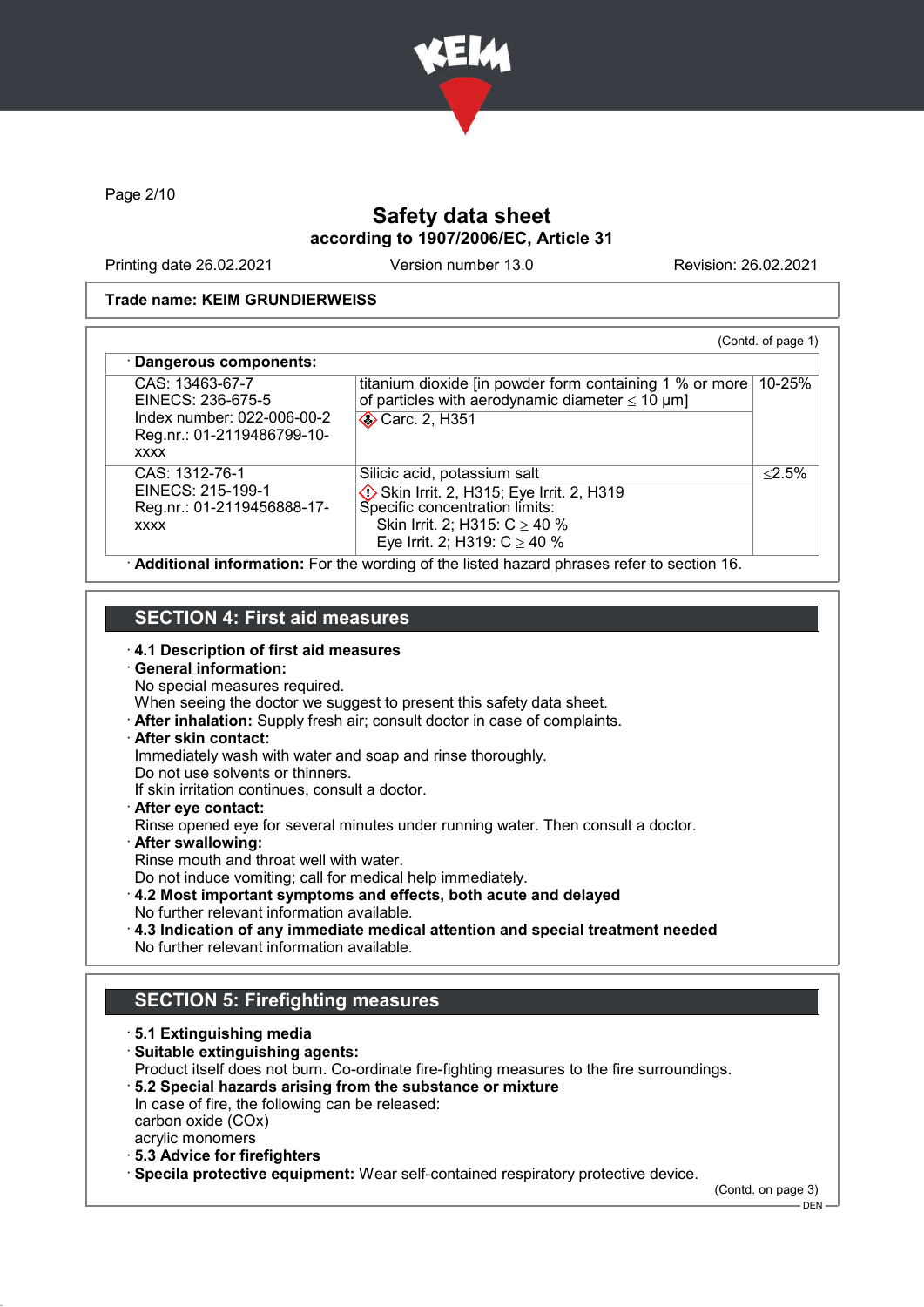

Page 3/10

## Safety data sheet according to 1907/2006/EC, Article 31

Printing date 26.02.2021 Version number 13.0 Revision: 26.02.2021

(Contd. of page 2)

#### Trade name: KEIM GRUNDIERWEISS

#### · Additional information

In case of fire do not breathe smoke, fumes and vapours.

Dispose of fire debris and contaminated fire fighting water in accordance with official regulations. The product itself is not inflammable. The remaining polymer after ablating of the aqueous phase is flammable.

Cool endangered receptacles with water spray.

# **SECTION 6: Accidental release measures**

· 6.1 Personal precautions, protective equipment and emergency procedures Avoid contact with skin and eyes. Ensure adequate ventilation Respect the protection rules (see section 7 a. 8). Particular danger of slipping on leaked/spilled product. 6.2 Environmental precautions: Do not allow product to reach soil, sewage system or any water course. Follow local governmental rules and regulations. · 6.3 Methods and material for containment and cleaning up: Absorb with liquid-binding material (sand, diatomite, acid binders, universal binders, sawdust). Ensure adequate ventilation. Dispose of the material collected according to regulations. Clear contaminated areas thoroughly. Flush rests with sufficient amount of water. 6.4 Reference to other sections

See Section 7 for information on safe handling.

See Section 8 for information on personal protection equipment.

See Section 13 for disposal information.

### SECTION 7: Handling and storage

#### · 7.1 Precautions for safe handling Keep receptacles tightly sealed. Avoid contact with skin and eyes. Do not inhale aerosols. Ensure good ventilation/exhaustion at the workplace. See item 8 (8.2) for information about suitable protective equipment and technical precautions. Respect the protection rules. · Information about fire - and explosion protection: The product is not flammable. No special measures required. · 7.2 Conditions for safe storage, including any incompatibilities · Storage: · Requirements to be met by storerooms and receptacles:

Keep in the original containers in a cool and dry place. Store only in unopened original receptacles. Unsuitable material for receptacles and pipes:

(Contd. on page 4)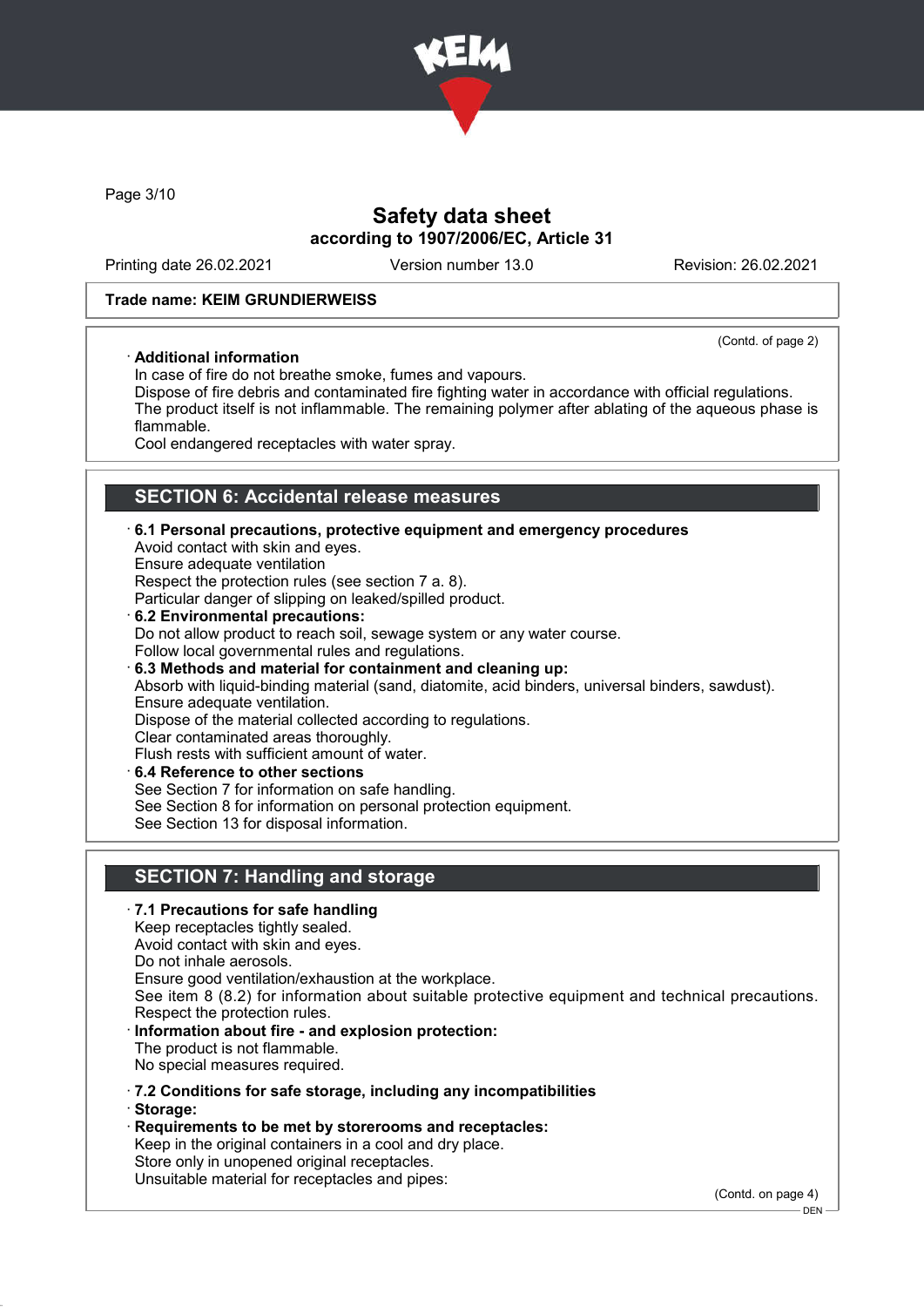

Page 4/10

### Safety data sheet according to 1907/2006/EC, Article 31

Printing date 26.02.2021 Version number 13.0 Revision: 26.02.2021

#### Trade name: KEIM GRUNDIERWEISS

(Contd. of page 3)

iron and ferrous metals Suitable material for receptacles and pipes: Polyethylene · Information about storage in one common storage facility: Do not store together with acids. · Further information about storage conditions: Store in a cool place.

Protect from frost.

Protect from heat and direct sunlight.

Keep container tightly sealed.

· Storage class: 12

· 7.3 Specific end use(s) No further relevant information available.

### SECTION 8: Exposure controls/personal protection

· 8.1 Control parameters

· Ingredients with limit values that require monitoring at the workplace:

13463-67-7 titanium dioxide [in powder form containing 1 % or more of particles with aerodynamic diameter ≤ 10 uml

AGW (Germany) Long-term value: 1.25\* 10\*\* mg/m<sup>3</sup> 2(II);\*alveolengängig\*\*einatembar; AGS, DFG

14808-60-7 Quartz (SiO2)

MAK (Germany) alveolengängige Fraktion

· Additional information: The lists valid during the making were used as basis.

#### · 8.2 Exposure controls

- · Personal protective equipment:
- · General protective and hygienic measures:
- Avoid contact with the eyes and skin.
- Do not inhale aerosols.

Wash hands before breaks and at the end of work.

Immediately remove all soiled and contaminated clothing.

**Respiratory protection:** 

Use suitable respiratory protective device only when aerosol or mist is formed.

- Filter: P
- · Protection of hands: Protective gloves
- **Material of gloves**

suitable material e.g.:

Nitrile impregnated cotton-gloves Recommended thickness of the material:  $> 0.5$  mm

Nitrile rubber, NBR

Recommended thickness of the material:  $> 0.4$  mm

Butyl rubber, BR

Recommended thickness of the material:  $\geq 0.7$  mm

The selection of the suitable gloves does not only depend on the material, but also on further marks of quality and varies from manufacturer to manufacturer. As the product is a preparation of several substances, the resistance of the glove material can not be calculated in advance and has therefore to be checked prior to the application.

(Contd. on page 5)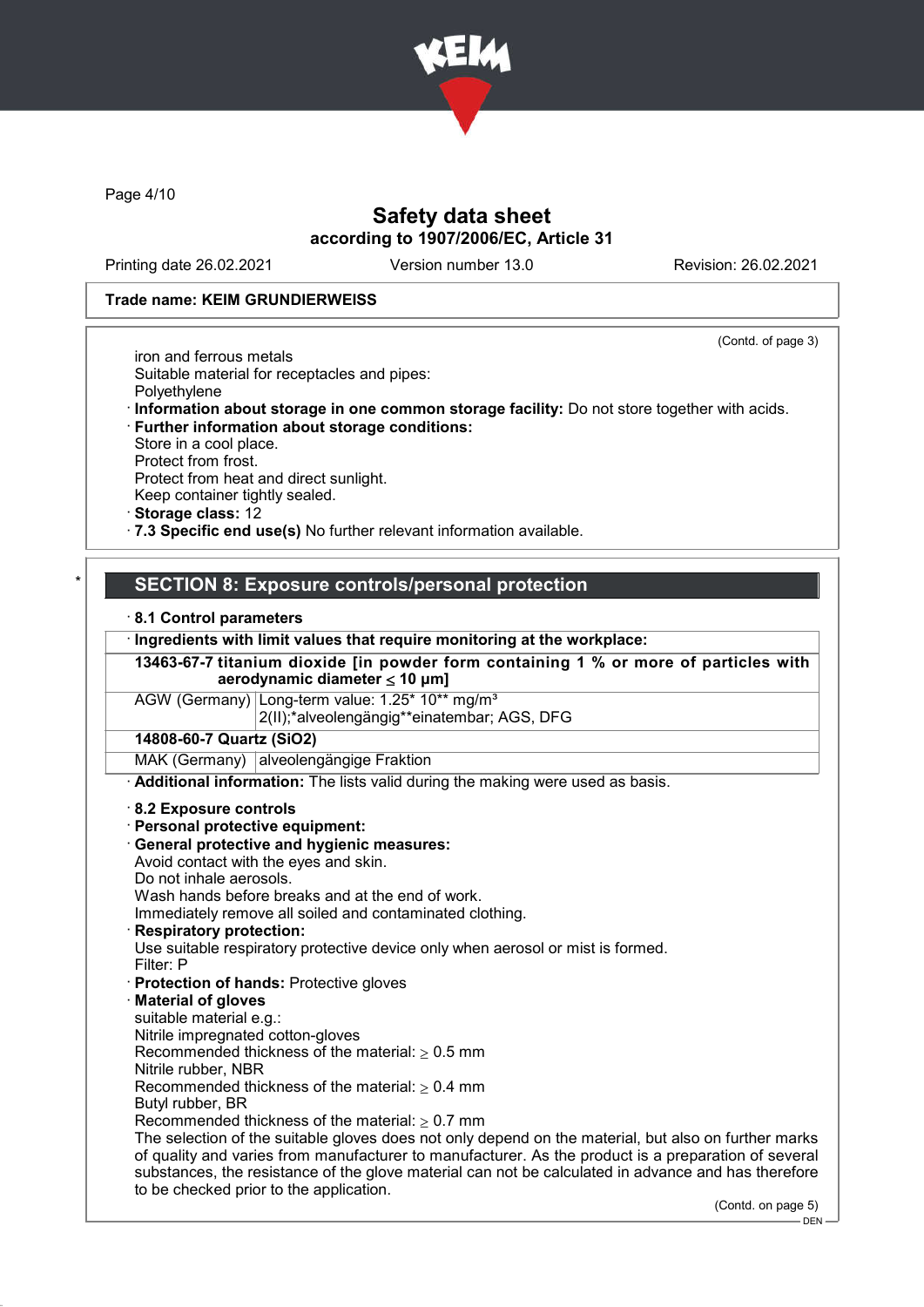

Page 5/10

# Safety data sheet according to 1907/2006/EC, Article 31

Printing date 26.02.2021 Version number 13.0 Revision: 26.02.2021

#### Trade name: KEIM GRUNDIERWEISS

#### (Contd. of page 4)

### · Penetration time of glove material

Value for the permeation: level  $\geq 6$  (480 min)

The determined penetration times according to EN 16523-1:2015 are not performed under practical conditions. Therefore a maximum wearing time, which corresponds to 50% of the penetration time, is recommended.

The exact break trough time has to be found out by the manufacturer of the protective gloves and has to be observed.

· Eye protection: Safety glasses

- · Body protection: Protective work clothing
- · Limitation and supervision of exposure into the environment

See Section 12 and 6.2

No further relevant information available.

### SECTION 9: Physical and chemical properties

| 9.1 Information on basic physical and chemical properties<br><b>General Information</b> |                                               |
|-----------------------------------------------------------------------------------------|-----------------------------------------------|
| · Appearance:                                                                           |                                               |
| Form:                                                                                   | Pasty                                         |
| Colour:                                                                                 | White                                         |
| · Odour:                                                                                | slightly                                      |
| · Odour threshold:                                                                      | Not determined                                |
| $\cdot$ pH-value at 20 $\degree$ C:                                                     | $10.4*$                                       |
| Change in condition                                                                     |                                               |
| <b>Melting point/freezing point:</b>                                                    | Not determined                                |
| Initial boiling point and boiling range: Not determined                                 |                                               |
| · Flash point:                                                                          | Not applicable                                |
| · Flammability (solid, gas):                                                            | Not applicable                                |
| · Ignition temperature:                                                                 | Not determined                                |
| · Decomposition temperature:                                                            | Not determined                                |
| · Auto-ignition temperature:                                                            | Product is not selfigniting.                  |
| <b>Explosive properties:</b>                                                            | Product does not present an explosion hazard. |
| <b>Explosion limits:</b>                                                                |                                               |
| Lower:                                                                                  | Not applicable                                |
| Upper:                                                                                  | Not applicable                                |
| Oxidising properties:                                                                   | Not applicable                                |
| · Vapour pressure at 20 °C:                                                             | $\sim$ 23 hPa                                 |
| · Density at 20 °C:                                                                     | 1.4-1.6* $g/cm^{3}$                           |
| · Relative density                                                                      | Not determined                                |
| · Vapour density                                                                        | Not applicable.                               |
|                                                                                         | (Contd. on page 6)                            |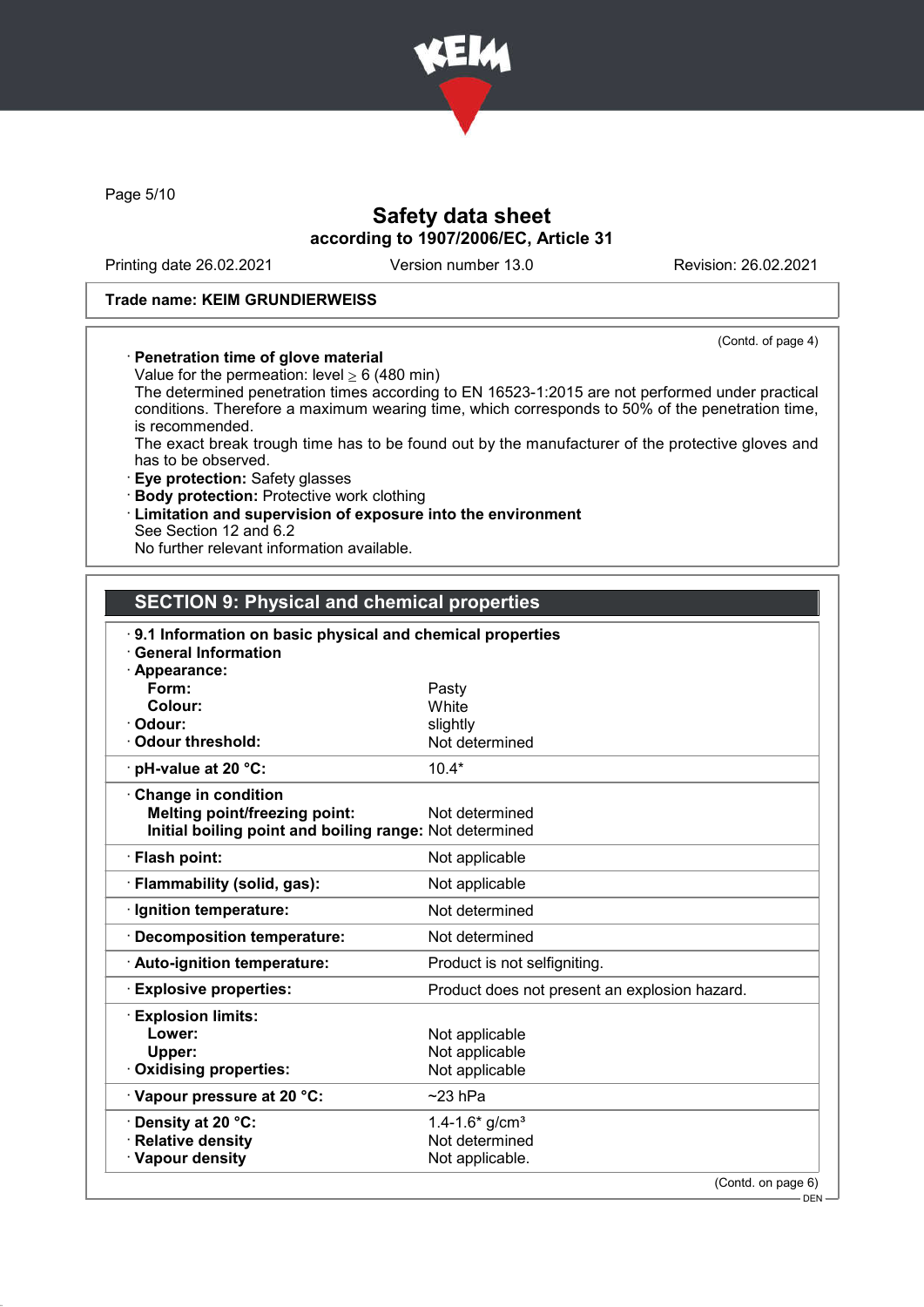

Page 6/10

# Safety data sheet according to 1907/2006/EC, Article 31

Printing date 26.02.2021 Version number 13.0 Revision: 26.02.2021

#### Trade name: KEIM GRUNDIERWEISS

|                                                 | (Contd. of page 5)                                                              |
|-------------------------------------------------|---------------------------------------------------------------------------------|
| · Evaporation rate                              | Not applicable.                                                                 |
| · Solubility in / Miscibility with              |                                                                                 |
| water:                                          | Miscible                                                                        |
| $\cdot$ Partition coefficient: n-octanol/water: | Not applicable                                                                  |
| · Viscosity:                                    |                                                                                 |
| Dynamic at 20 °C:                               | 1.700-2.000* mPas                                                               |
| Kinematic:                                      | Not determined                                                                  |
| $\cdot$ 9.2 Other information                   | * The values are for freshly produced material and may<br>change with the time. |

## SECTION 10: Stability and reactivity

· 10.1 Reactivity No further relevant information available.

· 10.2 Chemical stability Stable under normal conditions of storage and use.

· Thermal decomposition / conditions to be avoided:

No decomposition if used according to specifications.

· 10.3 Possibility of hazardous reactions No dangerous reactions known.

- · 10.4 Conditions to avoid No further relevant information available.
- · 10.5 Incompatible materials: Acids

· 10.6 Hazardous decomposition products:

No hazardous decomposition products if stored and handled as prescribed.

# **SECTION 11: Toxicological information**

#### · 11.1 Information on toxicological effects

· Acute toxicity Based on available data, the classification criteria are not met.

#### · LD/LC50 values relevant for classification:

|                                        | 13463-67-7 titanium dioxide [in powder form containing 1 % or more of particles with<br>aerodynamic diameter $\leq 10$ µm] |                                                                                                  |
|----------------------------------------|----------------------------------------------------------------------------------------------------------------------------|--------------------------------------------------------------------------------------------------|
|                                        |                                                                                                                            | Inhalative $ ATE \text{ mix } (4h)  > 5 \text{ mg/l } (inhalation)$                              |
|                                        | ATE mix                                                                                                                    | $>2,000$ mg/kg (dermal)                                                                          |
|                                        |                                                                                                                            | $>2,000$ mg/kg (orally)                                                                          |
|                                        | <b>NOAEL</b>                                                                                                               | 3,500 mg/kg /Oral (rat) (90d)                                                                    |
| 1312-76-1 Silicic acid, potassium salt |                                                                                                                            |                                                                                                  |
| Oral                                   | LD50                                                                                                                       | >5,000 mg/kg (rat) (OECD 401)                                                                    |
| Dermal                                 | LD50                                                                                                                       | >5,000 mg/kg (rat) (OECD 402)                                                                    |
| Inhalative   LC50/4 h                  |                                                                                                                            | $>5$ mg/l (rat)                                                                                  |
|                                        | · Primary irritant effect:                                                                                                 | · Skin corrosion/irritation Frequent persistent contact with the skin may cause skin irritation. |

· Serious eye damage/irritation In case of longer exposure, irritating effect is possible.

(Contd. on page 7)

 $-$  DEN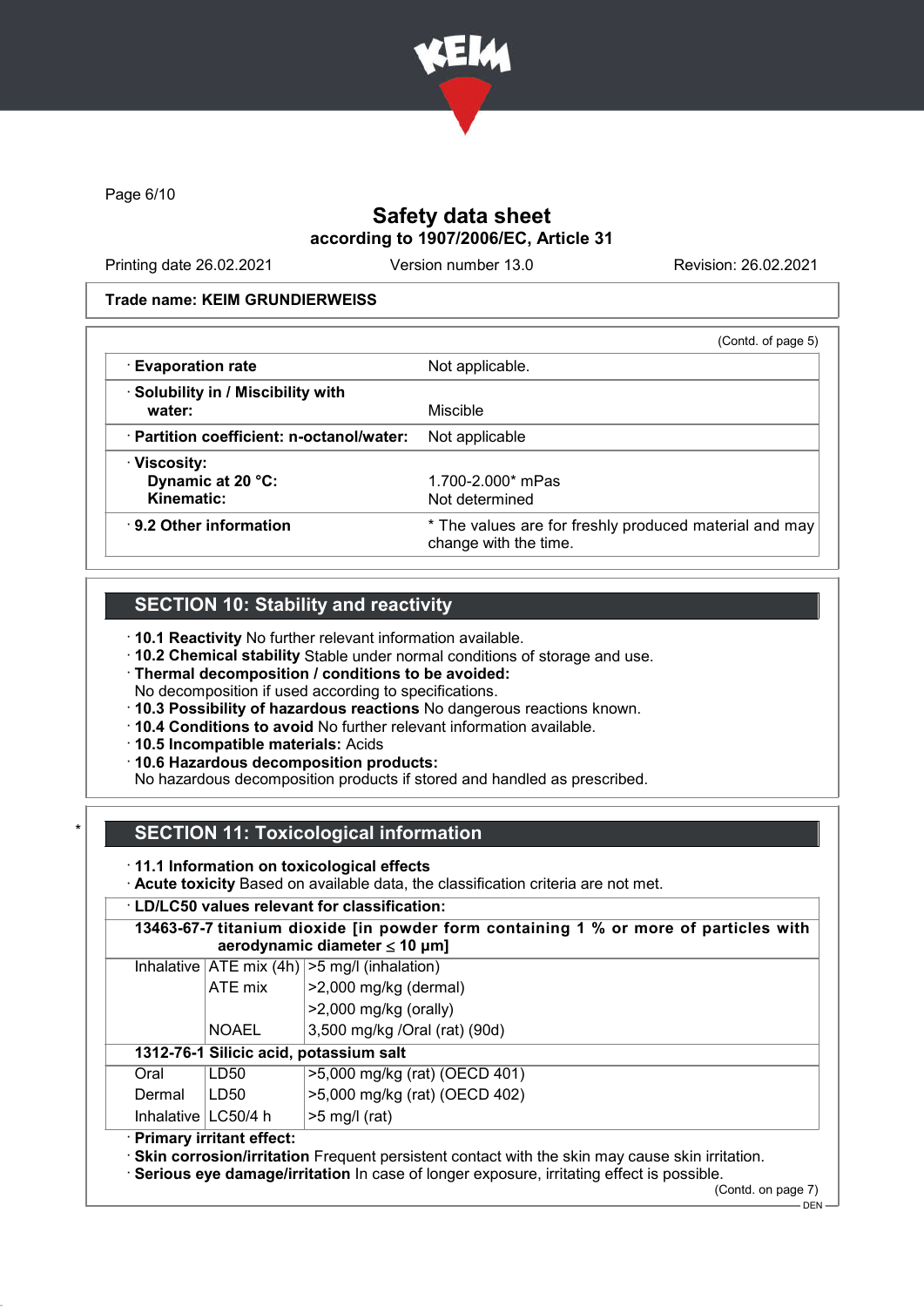

Page 7/10

# Safety data sheet according to 1907/2006/EC, Article 31

Printing date 26.02.2021 Version number 13.0 Revision: 26.02.2021

(Contd. of page 6)

#### Trade name: KEIM GRUNDIERWEISS

· during inhalation: Irritant effect possible.

- · during swallowing: Irritant effect possible
- · Respiratory or skin sensitisation Based on available data, the classification criteria are not met. · Other information (about experimental toxicology):
- Experimental analysis are not available.

The product was not tested. The statements on toxicology have been derived from the properties of the individual components.

· Subacute to chronic toxicity:

· Repeated dose toxicity

13463-67-7 titanium dioxide [in powder form containing 1 % or more of particles with aerodynamic diameter  $\leq 10 \mu m$ ]

Inhalative NOAEC 10 mg/m<sup>3</sup> (rat) (90d)

· CMR effects (carcinogenity, mutagenicity and toxicity for reproduction) Not applicable

· Germ cell mutagenicity Based on available data, the classification criteria are not met.

· Carcinogenicity Based on available data, the classification criteria are not met.

· Reproductive toxicity Based on available data, the classification criteria are not met.

· STOT-single exposure Based on available data, the classification criteria are not met.

· STOT-repeated exposure Based on available data, the classification criteria are not met.

· Aspiration hazard Based on available data, the classification criteria are not met.

# **SECTION 12: Ecological information**

#### · 12.1 Toxicity

| · Aquatic toxicity: |                                                                                                                            |
|---------------------|----------------------------------------------------------------------------------------------------------------------------|
|                     | 13463-67-7 titanium dioxide [in powder form containing 1 % or more of particles with<br>aerodynamic diameter $\leq 10$ µm] |
| <b>NOEC</b>         | ≥100,000 mg/kg (sediment fresh water)                                                                                      |
| EC <sub>50</sub>    | >100 mg/kg (freshwater alga) (OECD 201)                                                                                    |
| EC 50               | >10,000 mg/l (algae) (ISO 10253)                                                                                           |
| LC 50               | >10,000 mg/l (marine fish) (OECD 203)                                                                                      |
|                     | >1,000 mg/l (freshwater fish) (EPA-540/9-85-006)                                                                           |
|                     | $>1,000$ mg/l (daphnia) (OECD 202)                                                                                         |
|                     | 1312-76-1 Silicic acid, potassium salt                                                                                     |
| <b>NOEC</b>         | $>1$ mg/l (fish)                                                                                                           |
|                     | >1 mg/l (invertebrates)                                                                                                    |
|                     | EC 50/48h   > 100 mg/l (daphnia) (OECD 202)                                                                                |
|                     | EC 50/72 h $ >100$ mg/l (algae)                                                                                            |
|                     | LC 50/96 h   > 100 mg/l (fish) (DIN EN ISO 7346-2)                                                                         |
| EC <sub>0</sub>     | >1,000 mg/l (activated sludge) (30min)                                                                                     |
|                     | $\cdot$ 12.2 Persistence and degradability No further relevant information available.                                      |
|                     | (Contd. on page 8)                                                                                                         |

DEN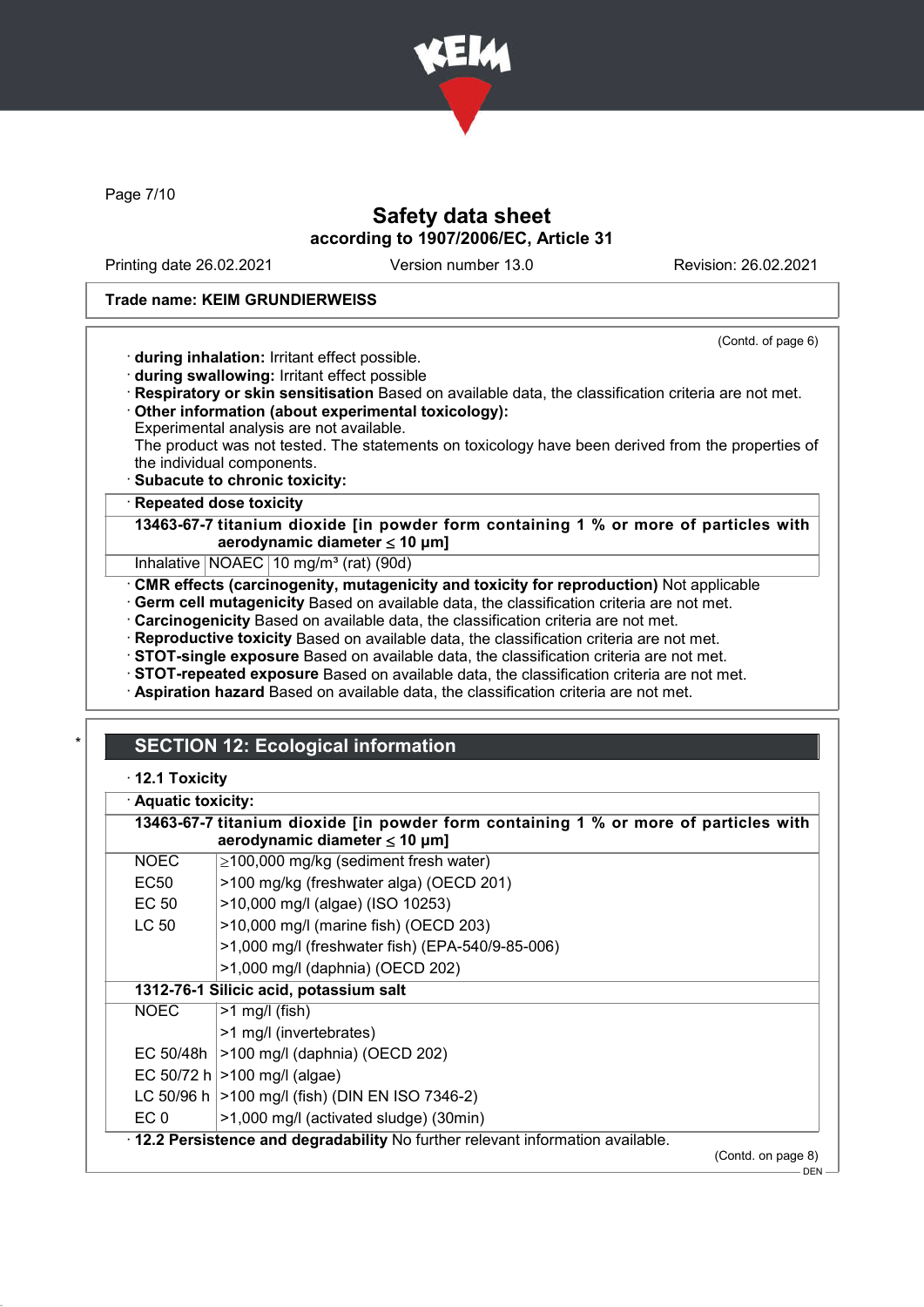

Page 8/10

## Safety data sheet according to 1907/2006/EC, Article 31

Printing date 26.02.2021 Version number 13.0 Revision: 26.02.2021

(Contd. of page 7)

#### Trade name: KEIM GRUNDIERWEISS

#### · Other information:

Elimination in biological waste water treatment plants is effected by flocculation, precipitation and adsorption on sewage sludge.

- · 12.3 Bioaccumulative potential No further relevant information available.
- · 12.4 Mobility in soil No further relevant information available.
- · Ecotoxical effects:
- · Other information: Pretreat waste water with help of precipitation.
- · Additional ecological information:
- · AOX-indication:

Due to the substance of content which do not include organic jointed halogens, the product can not take influence on the AOX-load of the waste water.

### · According to the formulation contains the following heavy metals and compounds from the EU guideline NO. 2006/11/EC:

The product contains TiO2.

#### General notes:

At present there are no ecotoxicological assessments.

The statements on ecotoxicology have been derived from the properties of the individual components.

Do not allow product to reach ground water, water course or sewage system.

Water hazard class 1 (German Regulation) (Self-assessment): slightly hazardous for water

# · 12.5 Results of PBT and vPvB assessment

· PBT: Not applicable

· vPvB: Not applicable

· 12.6 Other adverse effects No further relevant information available.

### SECTION 13: Disposal considerations

#### · 13.1 Waste treatment methods

· Recommendation

Must not be disposed with household garbage. Do not allow product to reach sewage system. Disposal must be made according to official regulations.

### · European waste catalogue

08 01 12 waste paint and varnish other than those mentioned in 08 01 11

- · Uncleaned packaging:
- · Recommendation: Disposal must be made according to official regulations.
- · Recommended cleansing agents: Water, if necessary with cleansing agents.

| $\cdot$ 14.1 UN-Number       |      |  |
|------------------------------|------|--|
| <b>ADR, IMDG, IATA</b>       | Void |  |
| 14.2 UN proper shipping name |      |  |
| · ADR, IMDG, IATA            | Void |  |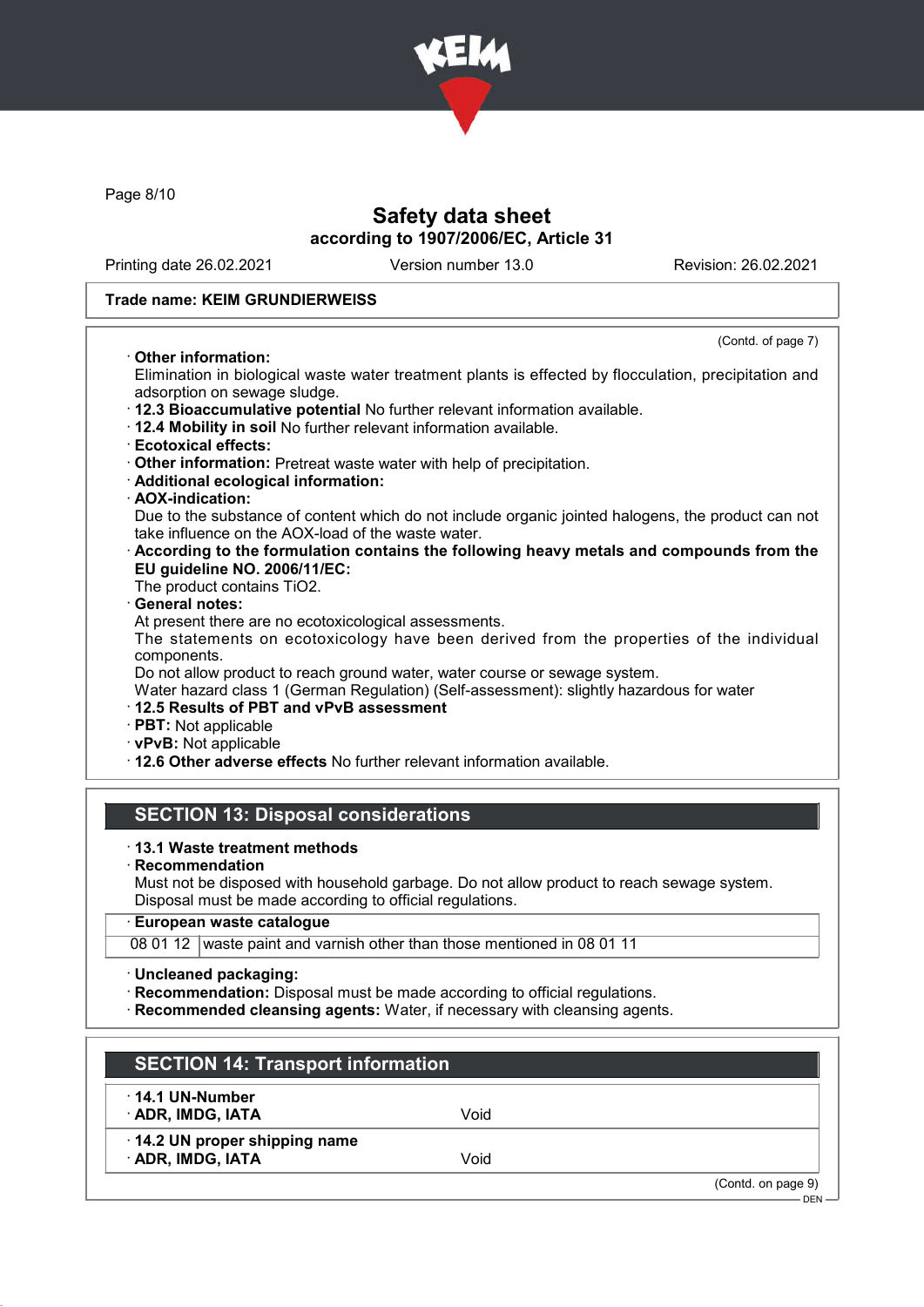

Page 9/10

### Safety data sheet according to 1907/2006/EC, Article 31

Printing date 26.02.2021 Version number 13.0 Revision: 26.02.2021

Trade name: KEIM GRUNDIERWEISS

|                                                                            | (Contd. of page 8)                                            |
|----------------------------------------------------------------------------|---------------------------------------------------------------|
| · 14.3 Transport hazard class(es)                                          |                                                               |
| · ADR, IMDG, IATA<br>· Class                                               | Void                                                          |
| 14.4 Packing group<br>· ADR, IMDG, IATA                                    | Void                                                          |
| 14.5 Environmental hazards:<br>· Marine pollutant:                         | No                                                            |
| 14.6 Special precautions for user                                          | Not applicable                                                |
| 14.7 Transport in bulk according to Annex II<br>of Marpol and the IBC Code | Not applicable                                                |
| · Transport/Additional information:                                        | No dangerous good in sense of these transport<br>regulations. |
| · UN "Model Regulation":                                                   | Void                                                          |

### **SECTION 15: Regulatory information**

- · 15.1 Safety, health and environmental regulations/legislation specific for the substance or mixture
- Labelling according to Regulation (EC) No 1272/2008
- For information on labelling please refer to section 2 of this document.
- · Directive 2012/18/EU
- · Named dangerous substances ANNEX I None of the ingredients is listed.

DIRECTIVE 2011/65/EU on the restriction of the use of certain hazardous substances in electrical and electronic equipment – Annex II

- None of the ingredients is listed.
- · National regulations:
- · Waterhazard class: Water hazard class 1 (Self-assessment): slightly hazardous for water.
- · Other regulations, limitations and prohibitive regulations
- · Substances of very high concern (SVHC) according to REACH, Article 57 Not applicable
- · Product-Code/Giscode: BSW40
- · 15.2 Chemical safety assessment: A Chemical Safety Assessment has not been carried out.

### SECTION 16: Other information

This information is based on our present knowledge. However, this shall not constitute a guarantee for any specific product features and shall not establish a legally valid contractual relationship.

#### **Relevant phrases**

H315 Causes skin irritation.

H319 Causes serious eye irritation.

(Contd. on page 10)

DEN